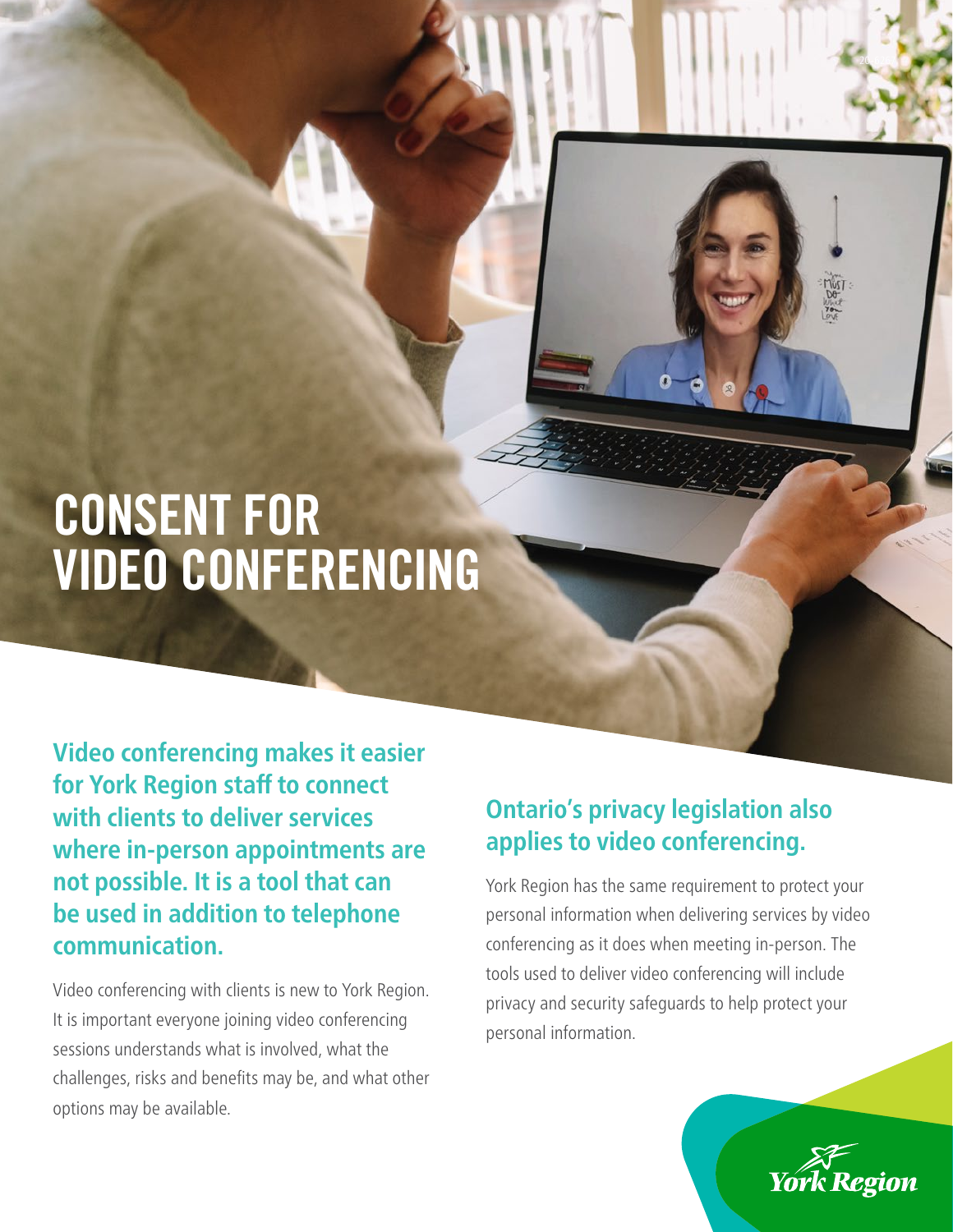**While video conferencing sessions may improve services, it is important to understand the limits and risks of video conferencing sessions. Please consider the following information:**



All images in video conferencing are confidential and **no recordings** of sessions are made.

Video conferencing sessions may be interrupted due to display problems, poor internet signal quality, technical failures or access by unauthorized persons. This may cause the session to end sooner than expected. Before starting a video conference, arrange to have another way to contact each other if the session ends. York Region staff will talk about next steps with you should there be an issue with the connection.



York Region staff will ensure confidentiality by using a private room or space for the session. The client is responsible for making sure the space that they use while participating is private. It is recommended that the space is comfortable, and it is easy to talk without interruption.



Sometimes others may be in the room during the video conferencing session. York Region staff will always tell you who is in the room. Please tell the York Region staff member who will be joining you in the session.

There are risks to privacy when using online programs and tools. York Region will use software platforms deemed secure for the sharing of personal information recognizing that technology is ever changing and always carries some level of risk. This means that York Region cannot guarantee that the personal information you provide or share through a video conferencing session will not be inappropriately accessed, used, or disclosed.



York Region staff will document the information related to the video conferencing session in the same way they would document a face-to-face visit.